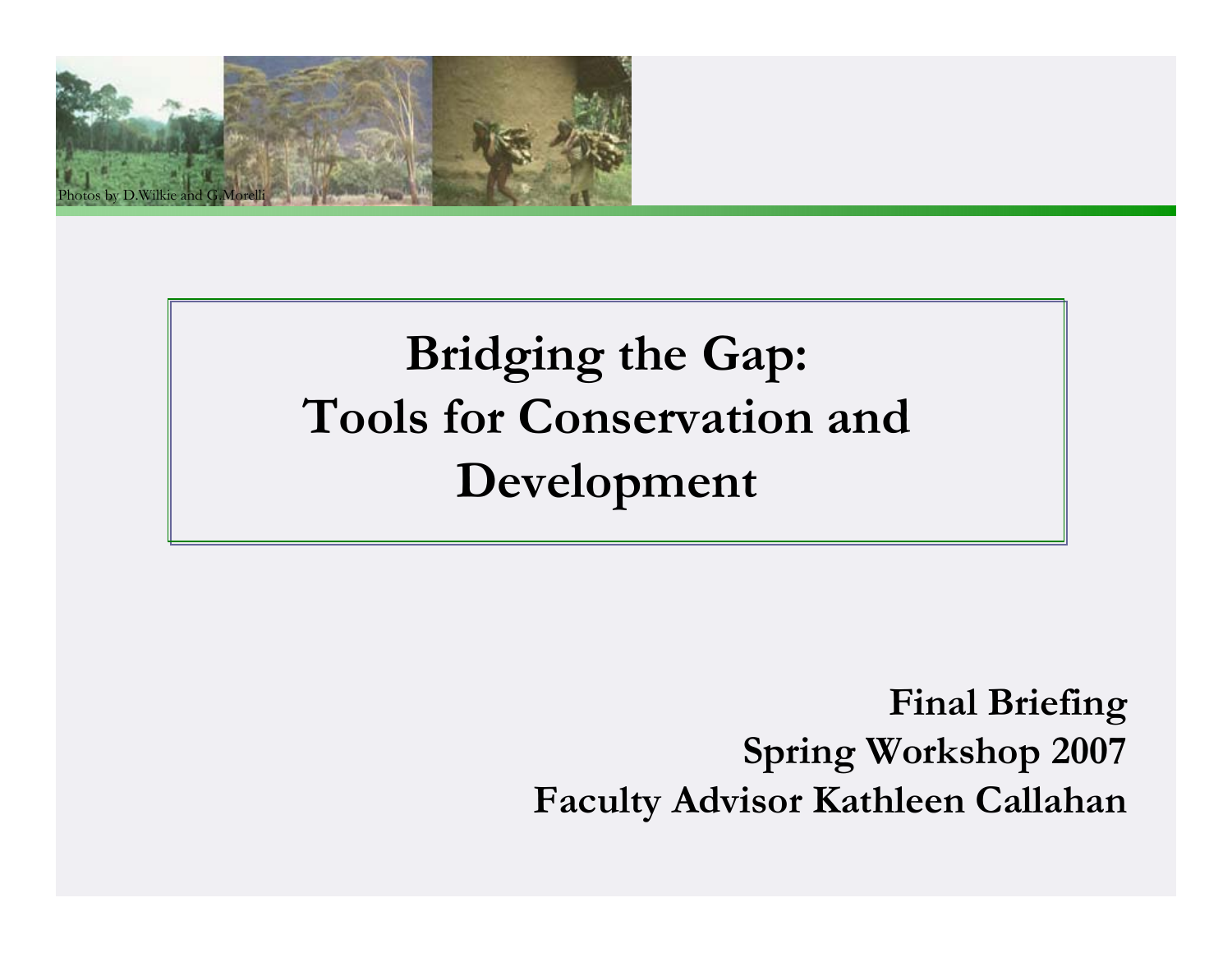

#### **Promoting Transformation: Linking Natural Resources, Promoting Transformation: Linking Natural Resources, Economic Growth, Economic Growth, and Good Governanceand Good Governance**

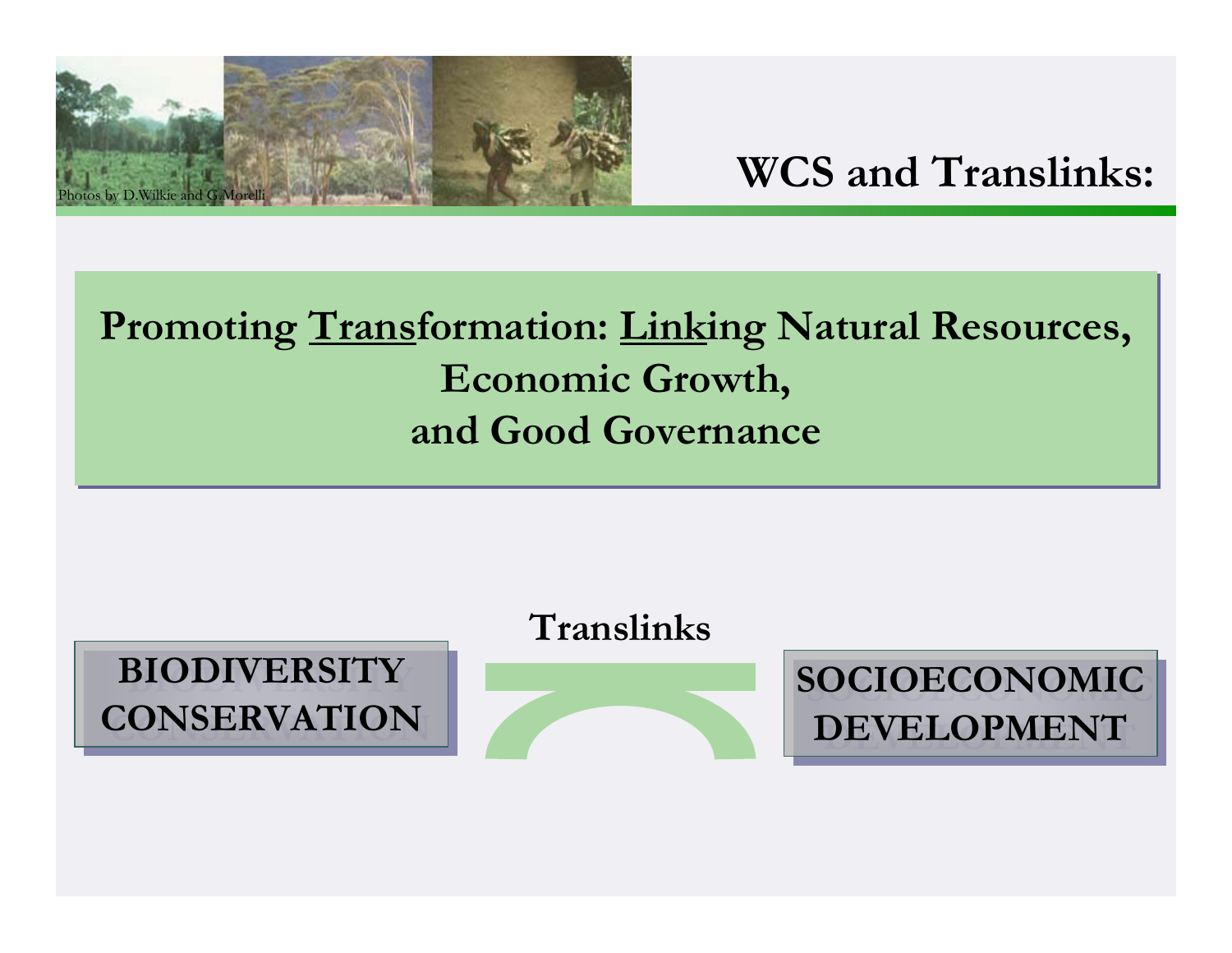

#### **A Call to Action**







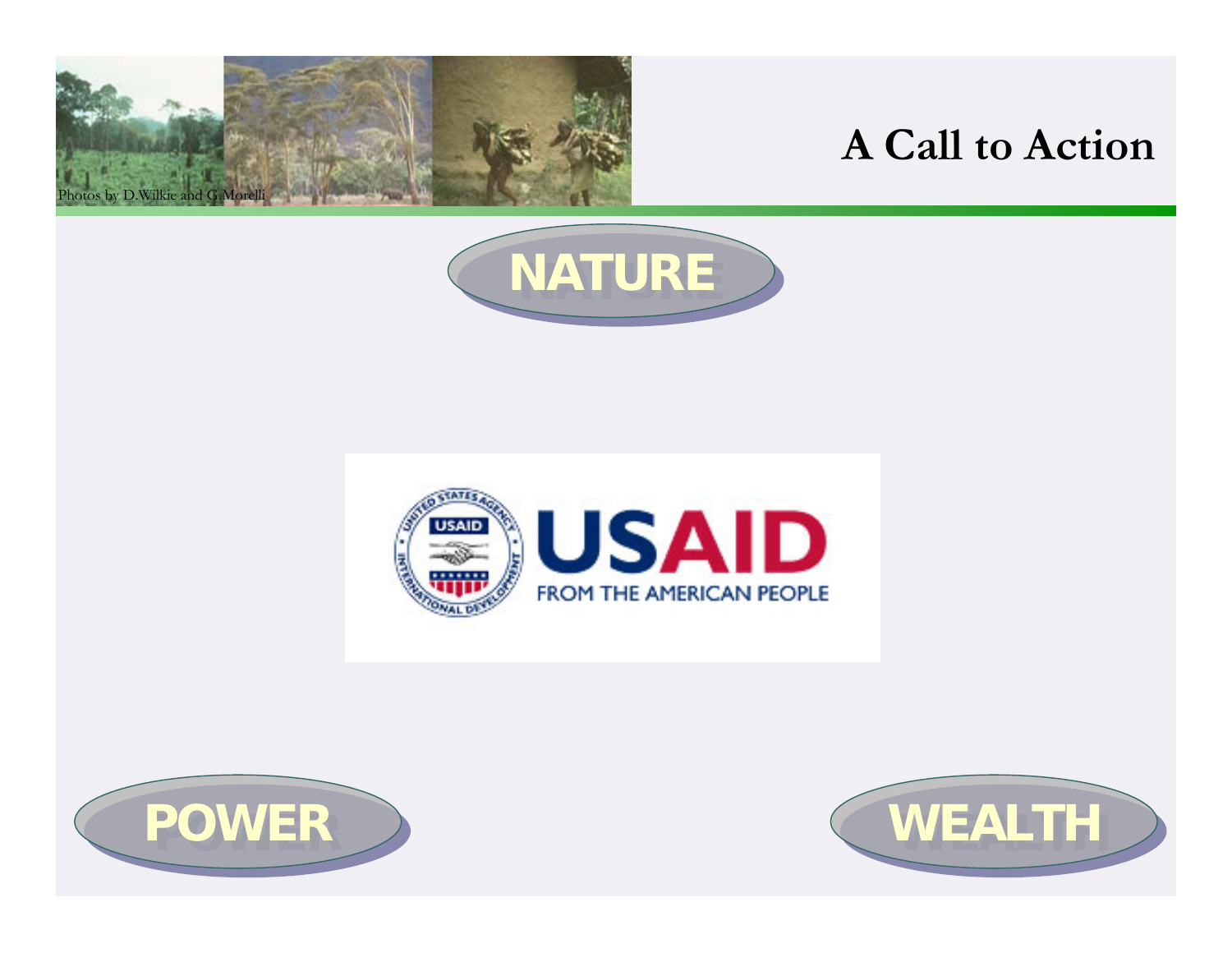

### **An Innovative Partnership**



**Wildlife ConservationSociety**

**Forest Trends**

**Nelson InstituteLand Tenure Center**

**POWER POWER**

**Enterprise Works/ VITA**

**CERCEarth Institute**

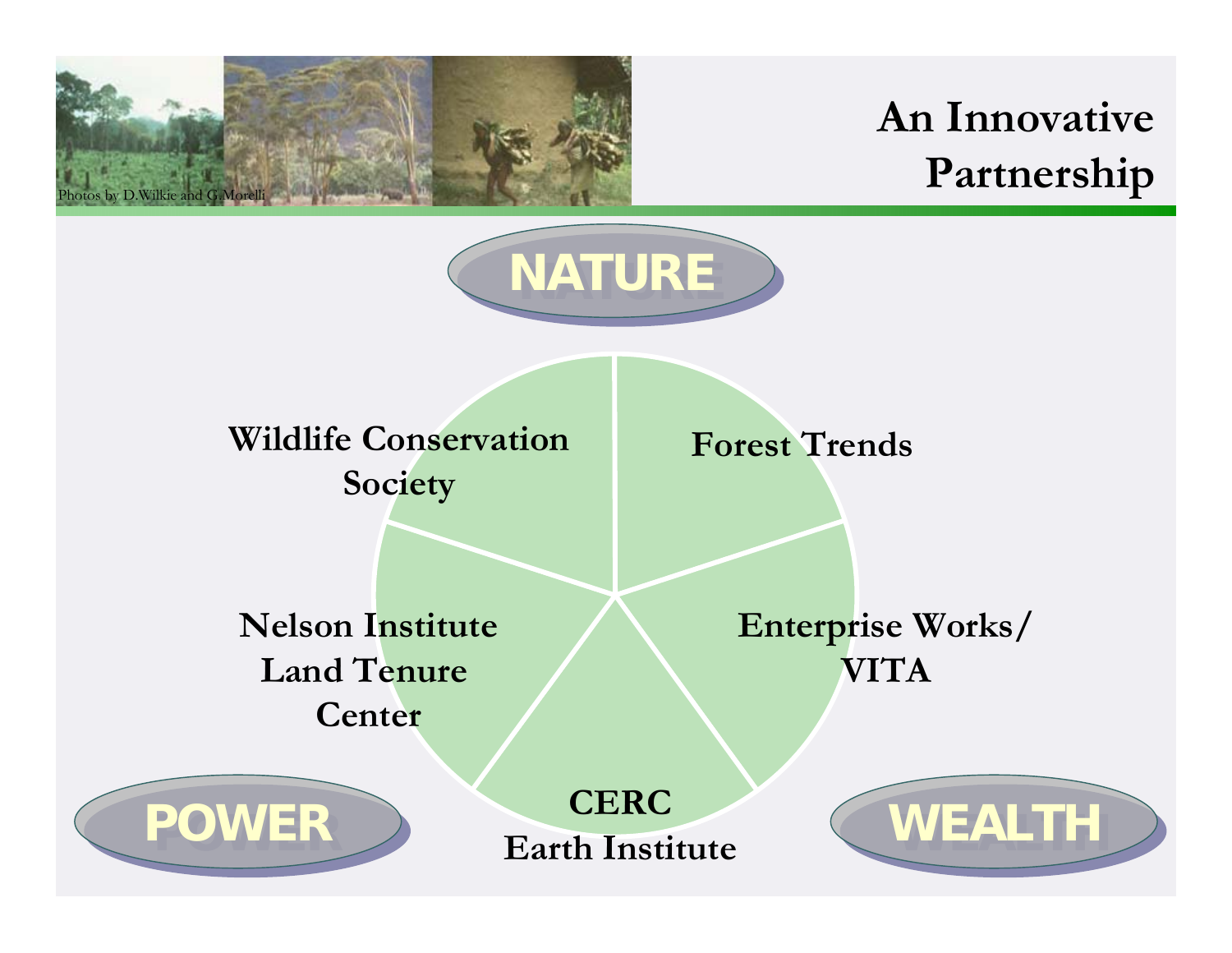

**How natural resource governance systems How natural resource governance systems influence security, benefit sharing and influence security, benefit sharing and sustainability sustainability**

**To Enhance To Enhance Knowledge Knowledge & & Understanding Understanding**

**Role of natural resource management and Role of natural resource management and environmental assets in wealth creation for rural environmental assets in wealth creation for rural poor poor** 

**How changes in wealth influence livelihood How changes in wealth influence livelihood practices and resource stewardship practices and resource stewardship**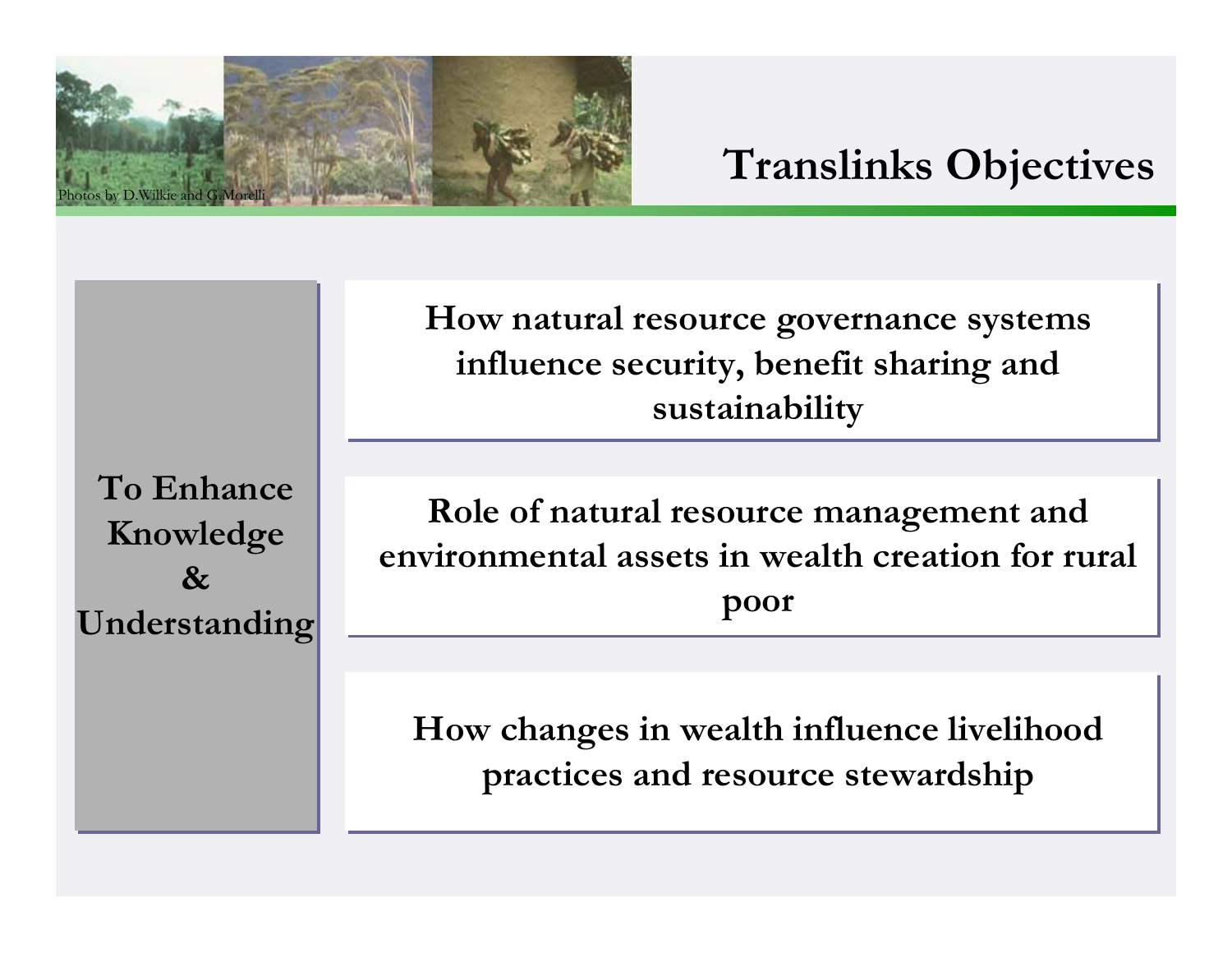

## **Bridging the Gap: Zoning**

# **Land Tenure Center Zoning**



**Conservation & Development Goals** 

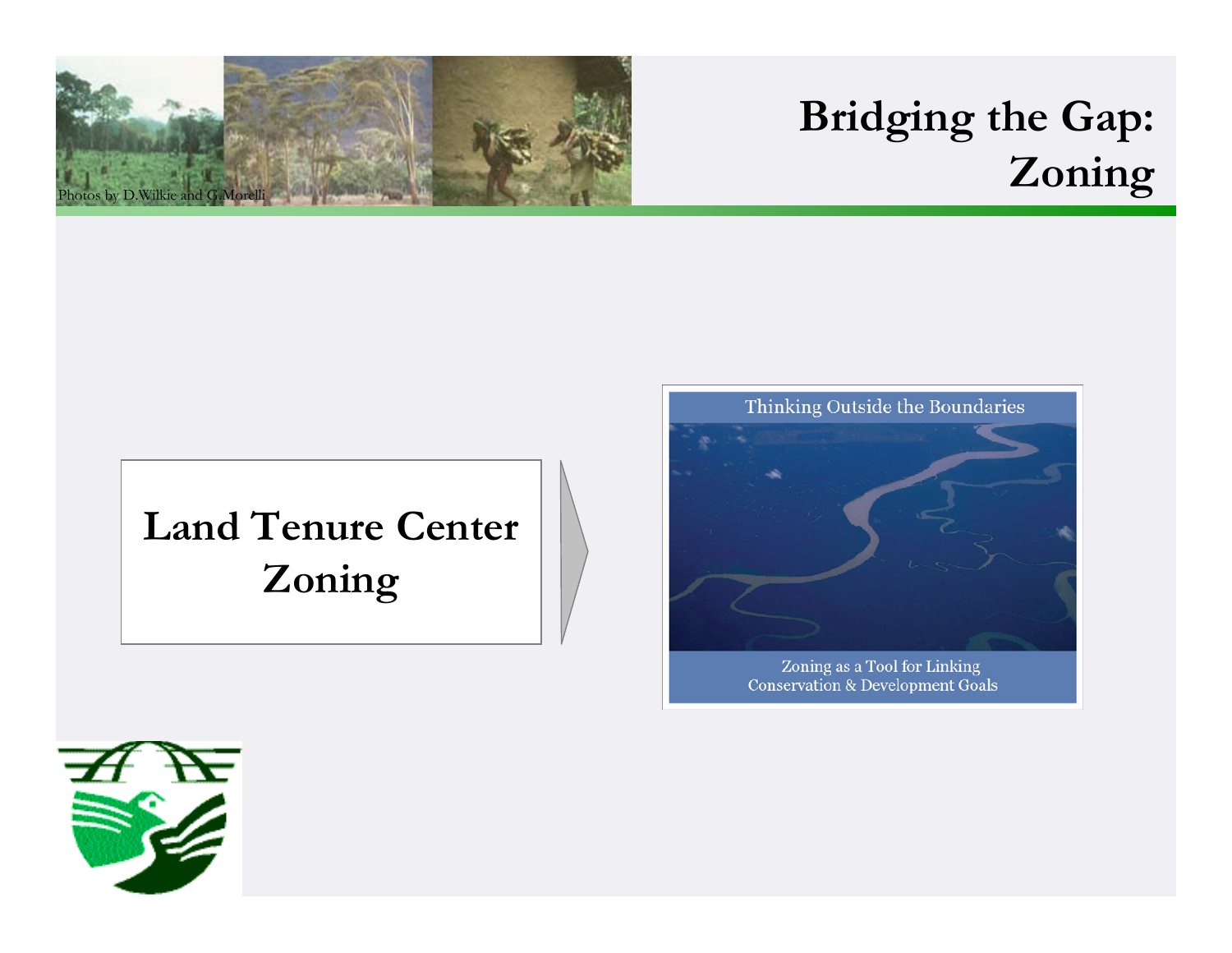

#### **Bridging the Gap: Natural Resource Marketing**

## **Enterprise Works/Vita** Natural Resource Marketing

#### **Natural Resources Product Marketing**



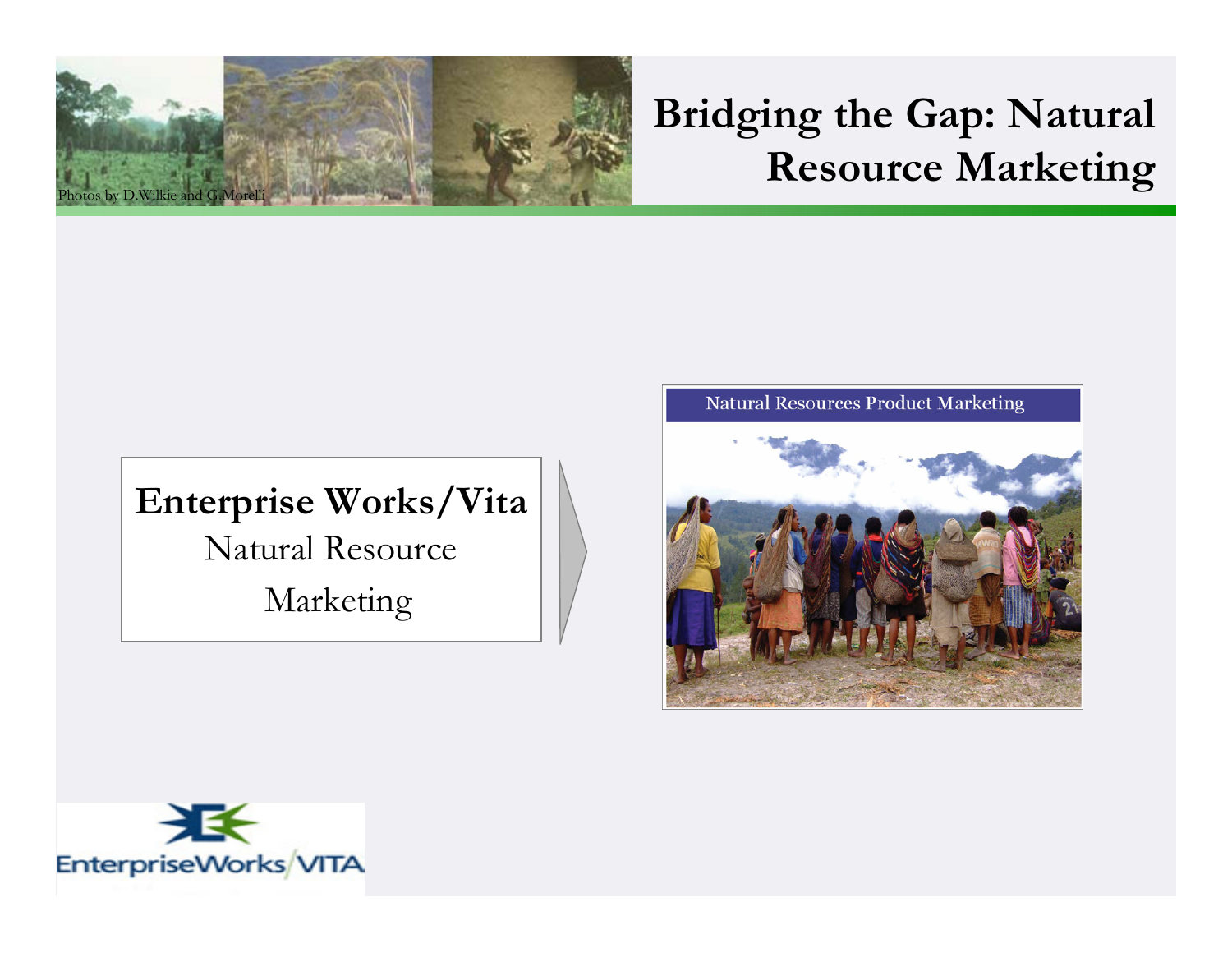

#### **Bridging the Gap: PES**

#### **Forest TrendsPayments for Ecosystem Services**



| o<br><b>NDS</b>                                                                                                                                         | c                                                                                                                                                                                                                            | Roles: Convening, Disseminating<br>formation and Facilitating Deals |
|---------------------------------------------------------------------------------------------------------------------------------------------------------|------------------------------------------------------------------------------------------------------------------------------------------------------------------------------------------------------------------------------|---------------------------------------------------------------------|
| ١ë<br>ut Us<br>is and Facilities<br>Project Developers<br>Service Providers<br>vodology<br>ects<br>acity Building<br>s & Events<br>ument Library<br>rch | Project Portfolio<br>Projects: Watershed and Biodiversity Payments for Ecosystem<br>Services<br>Project summaries and project documents for projects can be located by clicking on the title of the<br>project listed below. |                                                                     |
| Tools<br>desk<br>ssary of Terms<br>juently Asked Questions<br>asini i hnte                                                                              | Project Name                                                                                                                                                                                                                 | Type:                                                               |
|                                                                                                                                                         | <b>Bolivia:</b>                                                                                                                                                                                                              |                                                                     |
|                                                                                                                                                         | >> La Aguada and the Water Planting Water (Siembra del Agua)<br>Project, Bolvia                                                                                                                                              | WS:                                                                 |
|                                                                                                                                                         | Brazil:                                                                                                                                                                                                                      |                                                                     |
|                                                                                                                                                         | 30 ICMS Ecologico Tax Subsidies                                                                                                                                                                                              | WS:                                                                 |
|                                                                                                                                                         | 33: Covernment Subsidies: Ante                                                                                                                                                                                               | <b>BD</b>                                                           |
|                                                                                                                                                         | <b>Ecuador:</b>                                                                                                                                                                                                              |                                                                     |
|                                                                                                                                                         | >> Direct Payments for Watershed Services: Pinampiro                                                                                                                                                                         | WS.                                                                 |
|                                                                                                                                                         | Guatemala:                                                                                                                                                                                                                   |                                                                     |









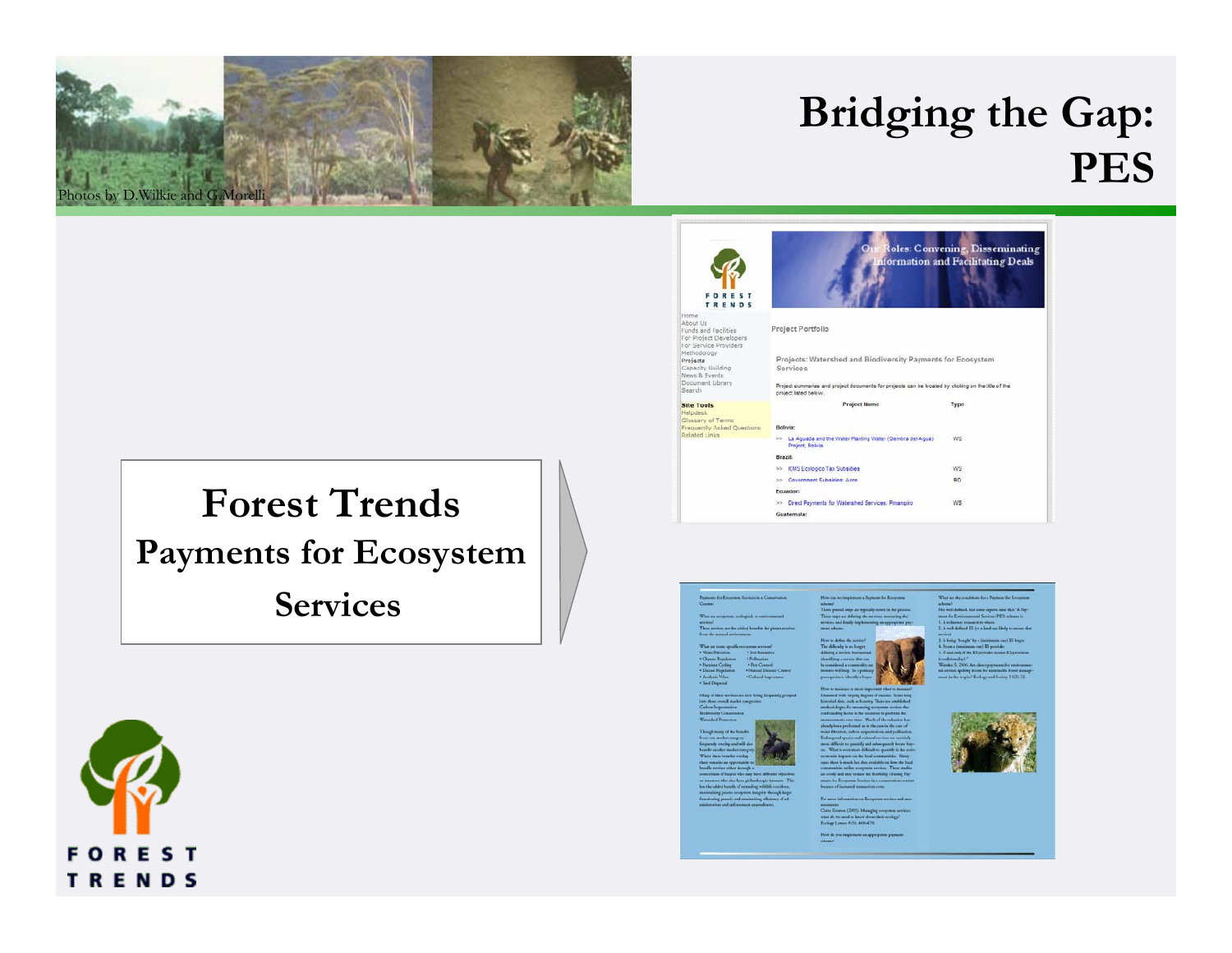

**Key Strategies for Success**

#### **Considerations:**

- | **Political and Physical Infrastructure**
- | **Established Property & Land Rights**
- | **Institutional Set-up**
- | **Monitoring and Enforcement Mechanisms**
- | **Long-term Strategy**
- | **Realistic Expectations**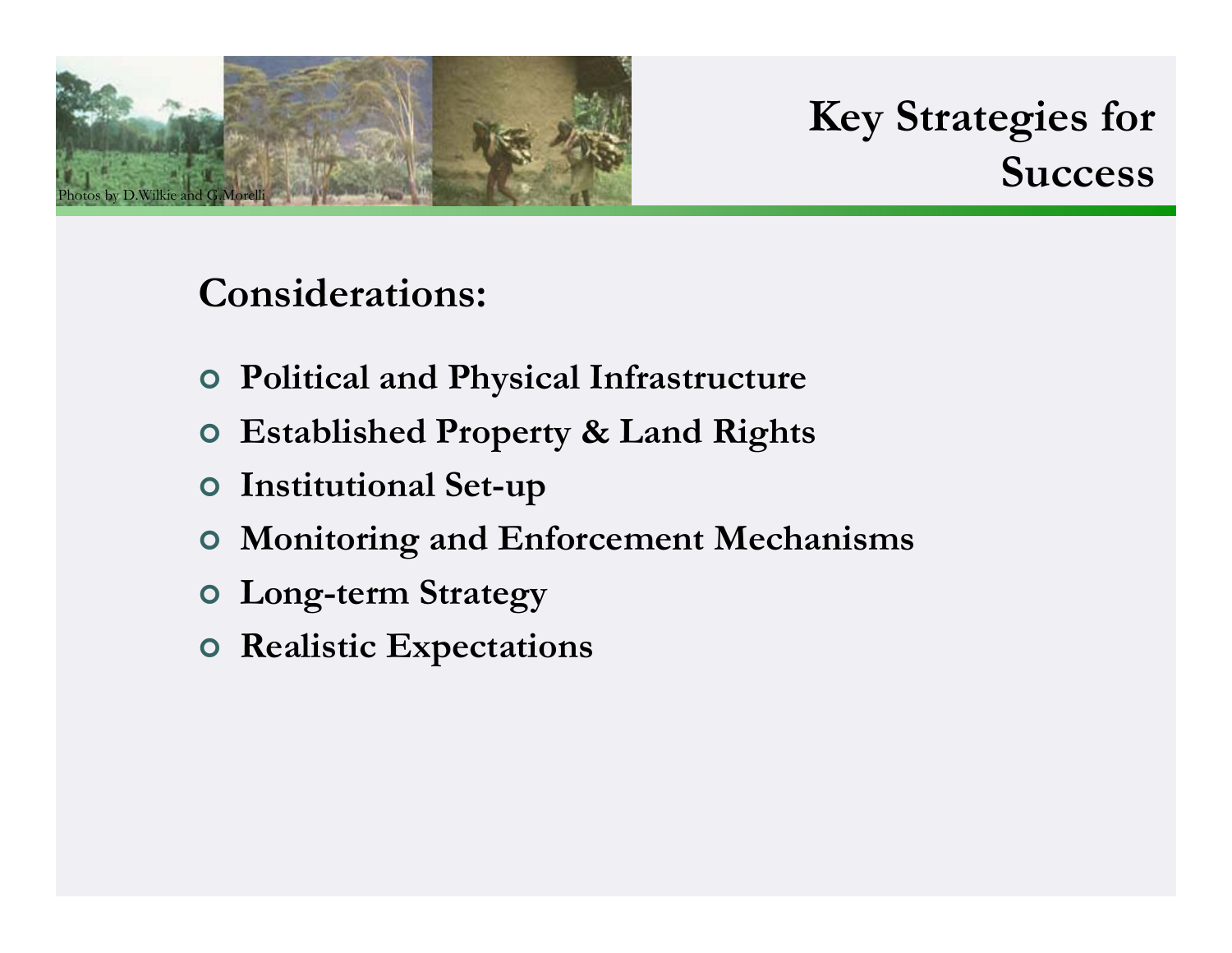

#### **Next Steps**

#### **Future of Translinks Future of Translinks**

- **Identify existing and develop new diagnostic Identify existing and develop new diagnostic decision toolsdecision tools**
- **Develop and pilot training modules Develop and pilot training modules**
- **Workshop to integrate training modules Workshop to integrate training modules**
- **Training for practitioners and decision makers Training for practitioners and decision makers**